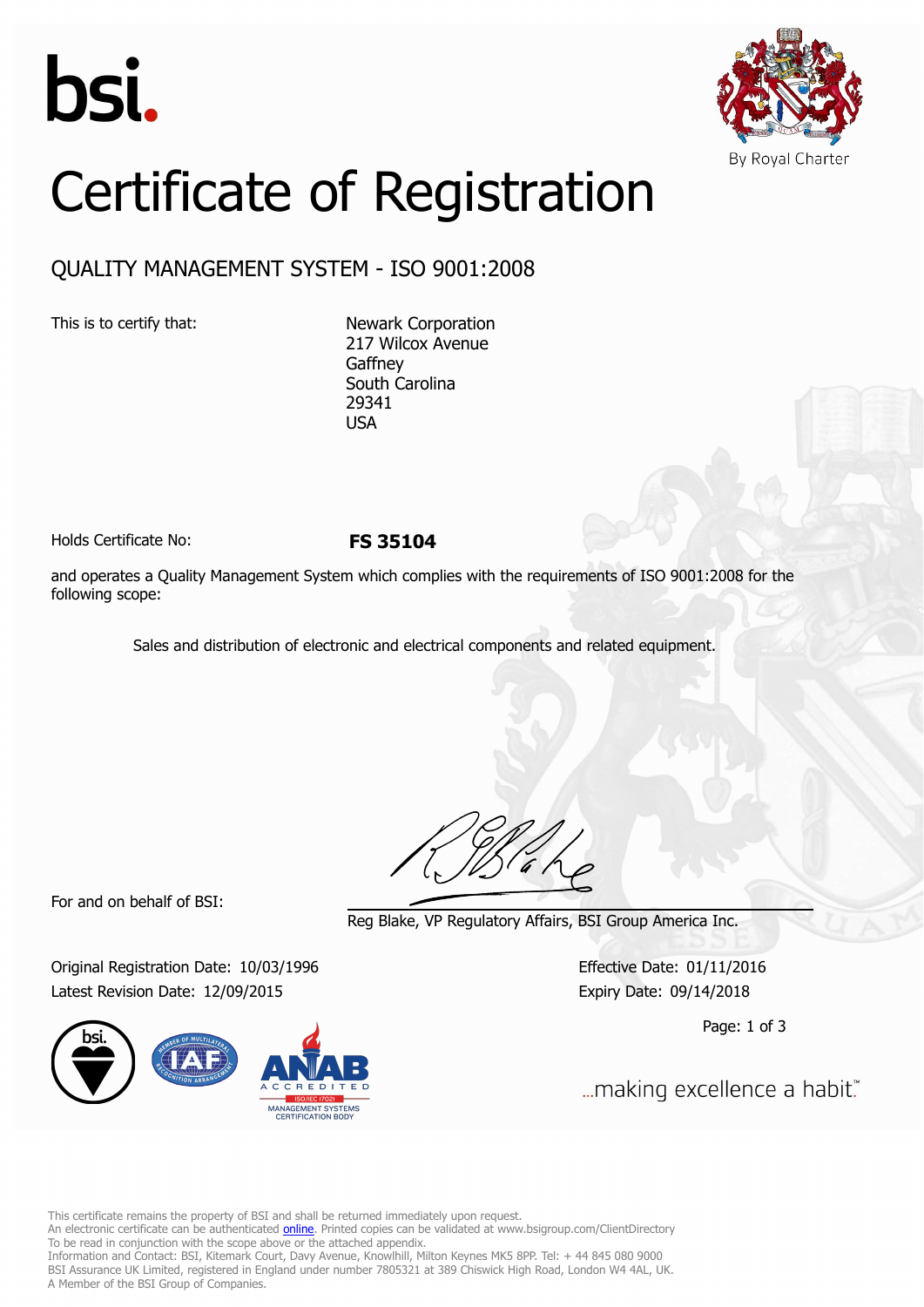## Certificate No: **FS 35104**

| Location                                                                                                            | Registered Activities |
|---------------------------------------------------------------------------------------------------------------------|-----------------------|
| Newark Corporation<br>300 S. Riverside Dr.<br>Chicago<br>Illinois<br>60606<br><b>USA</b>                            | Procurement           |
| Newark Corporation<br>59 Lowes Way, Suite 303<br>Lowell<br>Massachusetts<br>01851<br><b>USA</b>                     | Sales                 |
| Newark Corporation<br>7900 International Drive<br>Suite 660<br>Bloomington<br>Minnesota<br>55425<br><b>USA</b>      | Sales                 |
| Newark Corporation<br>6375 Dixie Road<br>Suite 202<br>Mississauga<br>Ontario<br>L5T 2E7<br>Canada                   | Sales                 |
| Newark Corporation<br>1870 N. Sources Boulevard<br>Suite 300<br>Pointe-Claire<br>Québec<br><b>H9R 5N4</b><br>Canada | <b>Sales</b>          |
| Newark Corporation<br>505 N. Euclid Street<br>Suite 450<br>Anaheim<br>California<br>92801<br><b>USA</b>             | Sales                 |

Original Registration Date: 10/03/1996 Effective Date: 01/11/2016 Latest Revision Date: 12/09/2015 Expiry Date: 09/14/2018

Page: 2 of 3

This certificate remains the property of BSI and shall be returned immediately upon request. An electronic certificate can be authenticated <u>[online](https://pgplus.bsigroup.com/CertificateValidation/CertificateValidator.aspx?CertificateNumber=FS+35104&ReIssueDate=09%2f12%2f2015&Template=inc)</u>. Printed copies can be validated at www.bsigroup.com/ClientDirectory To be read in conjunction with the scope above or the attached appendix. Information and Contact: BSI, Kitemark Court, Davy Avenue, Knowlhill, Milton Keynes MK5 8PP. Tel: + 44 845 080 9000 BSI Assurance UK Limited, registered in England under number 7805321 at 389 Chiswick High Road, London W4 4AL, UK. A Member of the BSI Group of Companies.